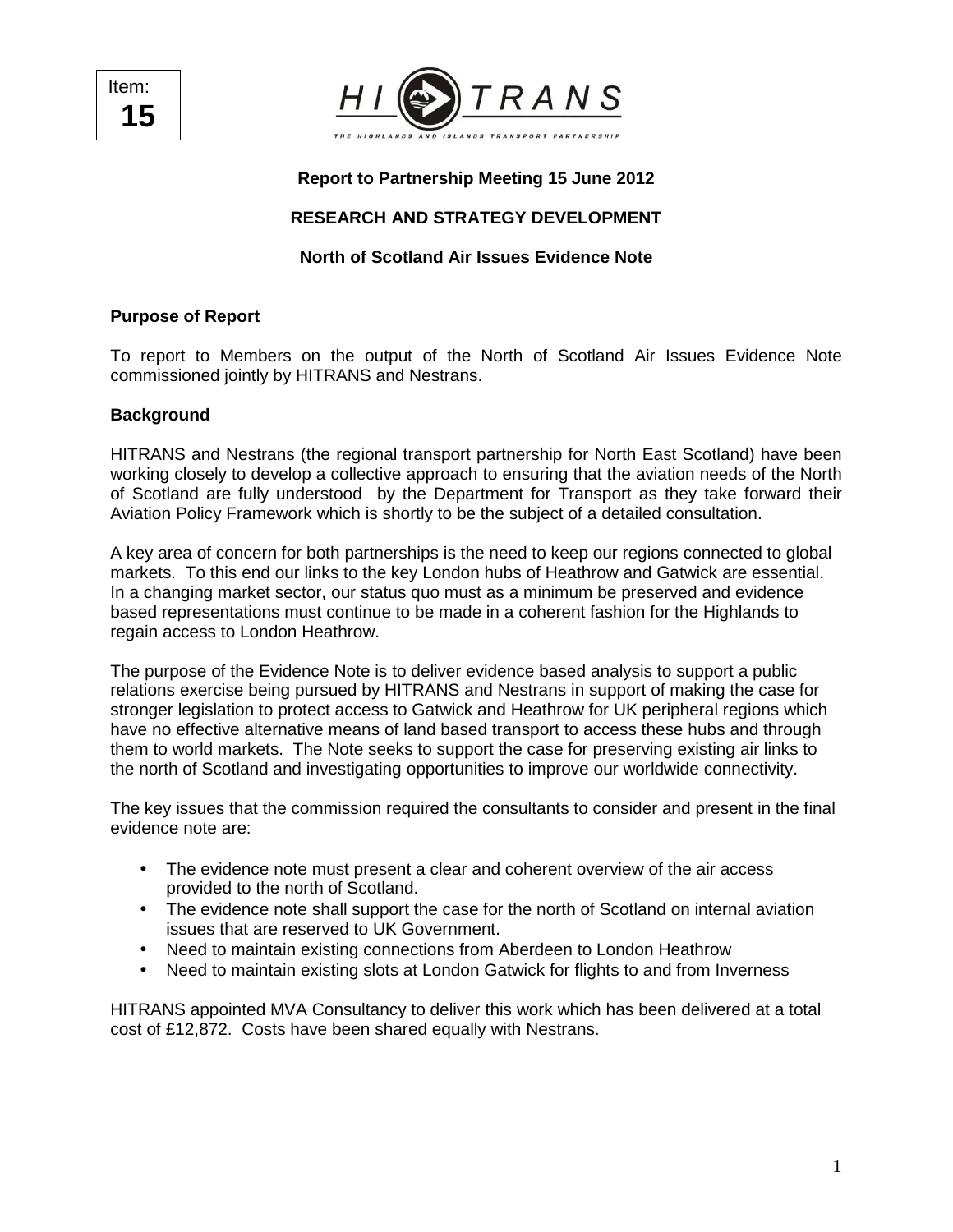### **Summary of Study Findings**

The Evidence Note has been prepared in a particularly fluid policy environment. The original timetable for delivering the work was designed to fit with the commencement of the Department for Transport Aviation Policy Framework consultation which was scheduled to commence in Spring 2012. This was subsequently delayed by the UK Government providing additional time for the Evidence Note to be prepared and adjusted to reflect the changing market. The Evidence Note has thus kept pace with developments following from the recent acquisition of bmi by International Airlines Group (IAG) owners of British Airways. This development has seen an additional 41 daily slot pairs at London Heathrow transfer to BA.

The Executive summary of the study findings are reproduced below. The full report will be uploaded to the HITRANS website where it will be available to download at http://www.hitrans.org.uk/Corporate/Research/Air

### Air Links to London - Executive Summary

HITRANS and Nestrans have major concerns about the prospects for retaining high quality air links to London in the medium to long term, if the Government maintains its agreed policy stance of not supporting the development of any new runways in the South East of England. In the increasingly constrained capacity environment that would result from this slots at the UK's 2 most important gateway airports, Heathrow and Gatwick (LHR and LGW), would be at a premium. Those currently used by domestic services would be under severe pressure from airlines seeking slots for new long haul services that offer the prospect of higher margins.

With this in mind, and given the importance of existing air links to LGW and LHR to their respective regional economies, HITRANS and Nestrans commissioned MVA and Northpoint Aviation Services to prepare an 'evidence based' case for the retention, and in HITRANS case expansion, of services to these gateways from Aberdeen and Inverness. Based on detailed analysis of current schedules and markets for air travel between London and the North of Scotland and an assessment of the role of such connectivity for the principal economic sectors in the North of Scotland, this 'Evidence Note' forms HITRANS and Nestrans response to the Department for Transport's consultation on its 'Sustainable Aviation Framework for the UK' to be published in June 2012.

#### Historic Trends in Regional Air Access to London

The last 20 years has seen:

- − A significant reduction to six (around a third of the 1991 network), in the number of regional cities with services to Heathrow.
- − The displacement of a significant number of the regional markets formerly served from Heathrow to Gatwick including Inverness.
- The emergence of competitive low cost services, mainly on the large well established London to regional city markets, at Stansted and Luton during the late 1990's and early 2000s. At first this stimulated the overall market size but then these services began to capture some of the point-to-point traffic that had previously used the primary London airports as capacity to Heathrow was priced-off in response to slot shortages
- The development of a business focused point to point niche market to London City, which again principally drew traffic being displaced from LHR and LGW.
- And, most recently, a significant reduction in both the range of services on offer between major UK regional cities and London airports (dropping from 43-33 in the period 2001-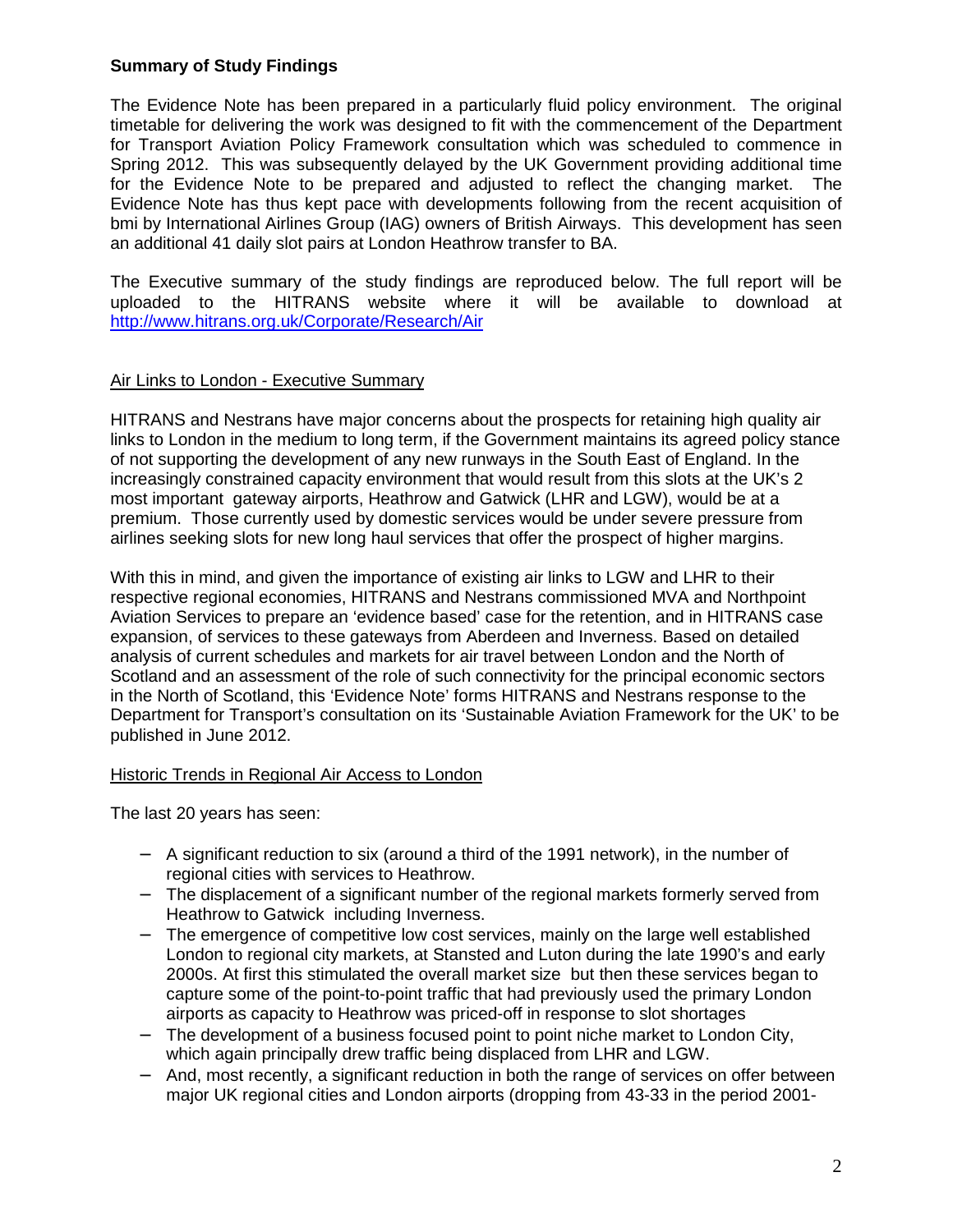11), and passenger volumes as a result of the forgoing and the impact of a 260% increase in Air Passenger Duty (APD) on both legs of a return domestic air journey, since 2005.

The evidence of the deleterious impact on regional air services to LHR, and more recently LGW, and the associated loss of onward connectivity to a range of global destinations, arising from the consistent failure of Government policy to address capacity pressures in the South East's airport system over the last two decades, thereby creating significant distortions in normal market mechanisms is, therefore, hard to dispute.

### UK Regional Air Access Policy

Regional access only began to emerge as a significant aviation policy issue in the run up to the 2003 Air Transport White Paper. First raised by the Transport and Regional Select Committee in 1998-99, who noticed an increasing de-coupling of the UK regions from the national hub at Heathrow, it was raised again in the report of the Transport Select Committee in 2002-03, which robustly dismissed CAA and DfT's attempts to downplay the problem in their evidence to the Committee. Despite this, the 2003 White Paper, and subsequent policy 'guidelines'<sup>1</sup>, issued in 2005 after a public consultation, which set in place a conservative policy which has done little to stop further regional routes being lost, particularly from Heathrow and Gatwick.

It is unclear whether this was the consequence of the philosophy of non-intervention in the market that dominated DfT and CAA's outlook on the industry at the time, or an excessive reliance on intellectual attractions of 'allocative efficiency' as the optimum method for slot distribution (despite the distortions which Grandfather Rights and capacity constraints themselves create), which led to this laissez-faire approach. The assumption that the two new runways in the South East provided for in the 2003 White Paper would be constructed may also have contributed. That policy and the subsequent attempts of the CAA to defend it in its CAP 754 and 775 reports, has now been shown to reflect a flawed assessment of how the regional aviation market would develop in future years. In reality, the number of new routes to London has not continued to grow as the CAA predicted; instead they have declined materially since their peak in 2006-07.

The evidence of the last few years suggests that there has been a lack of focus on the need to protect these essential transport connections and economic lifelines for regional economies. The current Government's announcement of a "no new runways" policy and the recent sale of bmi to IAG, have both raised concerns about the potential cannibalisation of 'regional' slots at Heathrow and Gatwick and have served to return the issue to public prominence amongst regional businesses and policy makers.

It is interesting, therefore, that in its recent Insight Notes to DfT, which formed part of its response to the Government's 2011 Sustainable Aviation Review consultation, the CAA included the following advice:

### CAA Insight Note 1: Consumer Choice

 $\overline{a}$ 

"… passengers in the UK regions need to use a transfer airport to access the majority of global destinations …"

"While Heathrow dominates on long-haul routes to most world regions as a result of its size, its 'comparative advantage' on transatlantic routes to North America is apparent"

<sup>1</sup> DfT: Gudance on the Protection of Regional Air Access to London; Dec 2005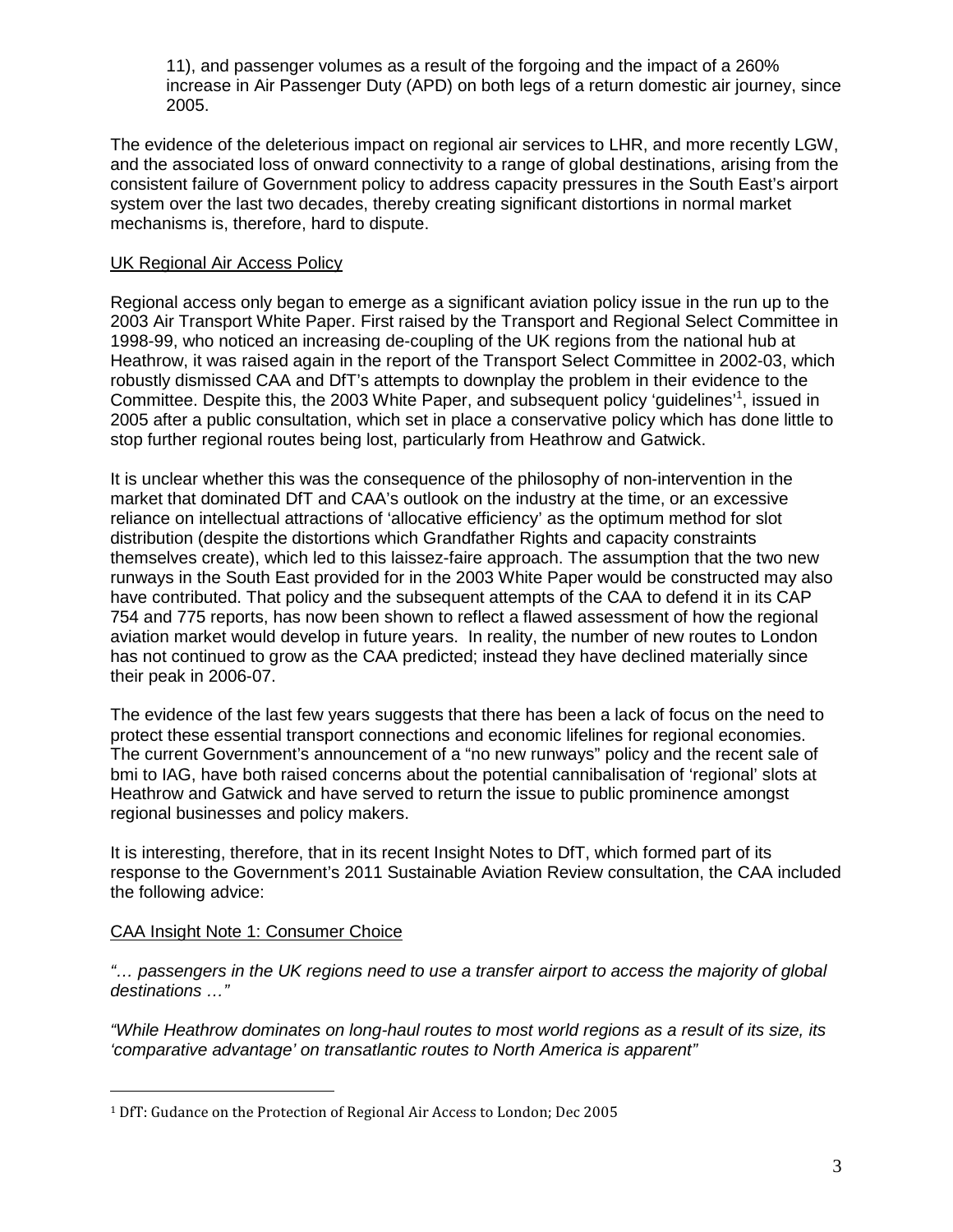#### CAA Insight Note 3: Aviation Policy Choice

"For medium and long-haul routes, consumers should have access to direct services from the UK to key global markets. Recognising that some routes may only be commercially viable if operated from a hub airport, the Government should seek to facilitate successful hub operations in the UK. Consumers using other UK airports should have 'single-stopover' transfer access to the same key global markets."

"As a result, passengers in the UK regions will continue to need to use a transfer airport to access the majority of global destinations: either Heathrow, accessed by surface transport or a domestic flight, or a foreign airport."

"Aviation Policy for the Consumer noted that … there are likely to be increasing pressures on regional connectivity to London. The provision of additional capacity would be expected to at least partially relieve this pressure, creating slots for commercially viable regional services."

 "… other major hubs in Western Europe and beyond play a positive and important role in providing additional choice and value to UK consumers. However, there may be 'security of supply' risks if foreign hubs also become capacity constrained in the future. Forecasts … predict that by 2030, capacity constraints at airports across Europe could mean … some 10% of predicted demand, will not be accommodated. Under this scenario, it might be expected that connections to UK regional routes would get 'squeezed' as has been the case at Heathrow over recent years".

The strategic policy advice the CAA is now offering to Government, appears to recognise explicitly the need for UK regions such as the North of Scotland, to have access to hub airports to facilitate travel to the wider world. While foreign hubs may offer choice, there are clearly risks in relying solely on non-UK airports to provide such essential connectivity, especially when Heathrow is the dominant hub in Western Europe in terms of the access it offers to long-haul markets (eg North America, but also the Middle East and certain parts of Asia and Africa). The former, in particular, is crucial to the export/tourism markets of both Aberdeen and Inverness, but the other continents Heathrow serves well, are also important to extending the opportunities available to Aberdeen's world leading oil and gas sector.

CAA's revamped policy advice and the forthcoming Sustainable Aviation Framework Consultation would appear, therefore, to provide a perfect platform from which to press DfT to re-visit its overly restrictive, and now clearly out-dated, regional air access policy. This is especially the case, because 'connectivity' has emerged as a key policy issue in the current aviation review. With the UK economy now struggling in a way that it was not between 2003-05, and cross-cutting themes such as re-balancing the economy, encouraging private-led investment and securing access to faster-growing emerging economies to increase export volumes having greater prominence in Government policy, this is not surprising as improved connectivity is a key element in the delivery strategy for each of these growth objectives.

This Evidence Note has focused on improving the transparency of connectivity issues as they relate to the North of Scotland's air services to London, and on improving the understanding of why these links are of such importance to the economy of the region and that of the wider UK as a whole.

#### Inverness

In the case of Inverness the principal arguments which make retention of the existing core services to London Gatwick essential are: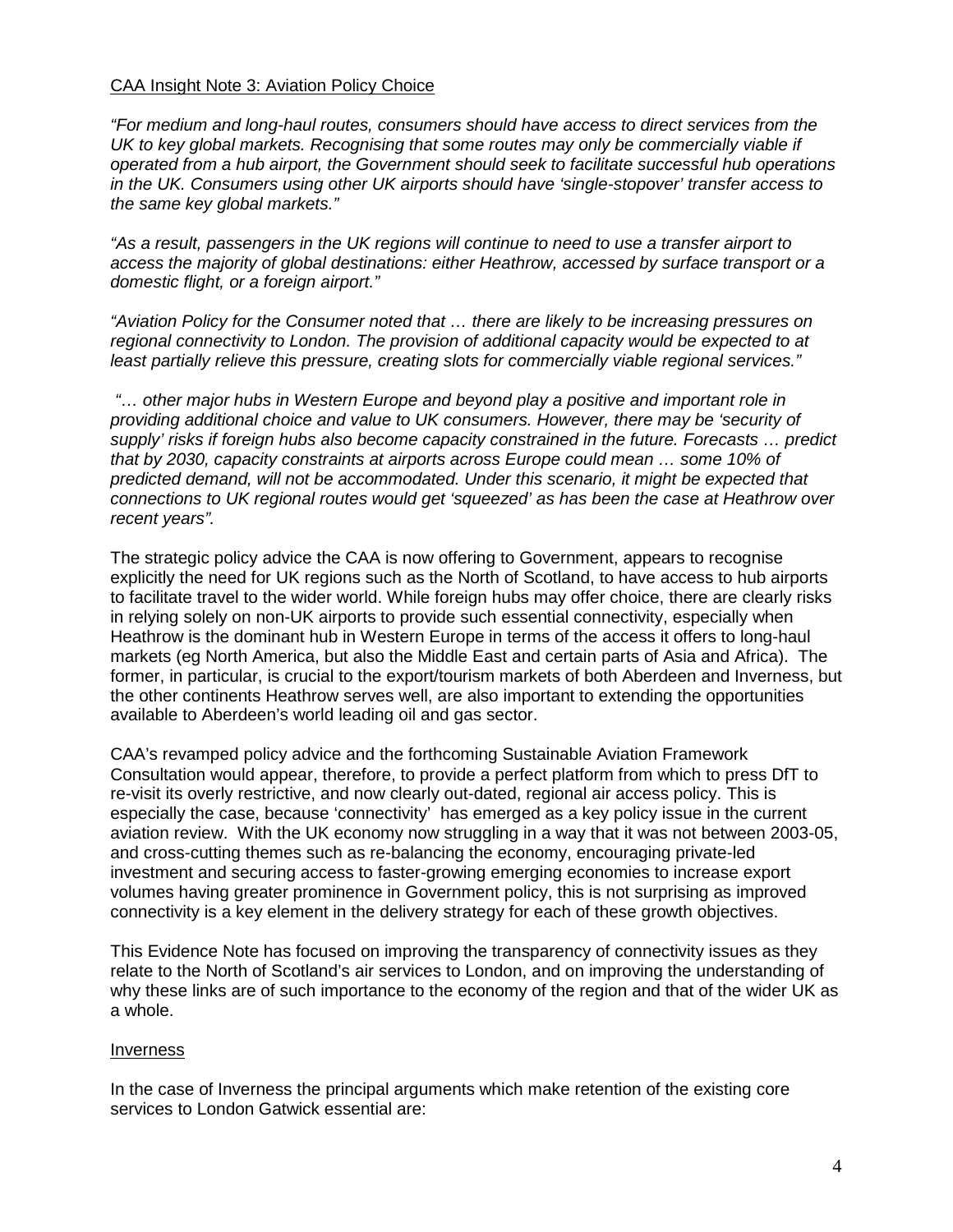- The absence of any viable surface transport alternatives (travel times are between 8-10 hours by rail or road) to London, the UK's capital city and global business centre, a problem that will continue to exist even if HS2 is eventually extended to southern Scotland.
- − Gatwick dominates the point-to-point aviation market between London and the Highlands, both in terms of the scale and consistency of volumes it attracts and the share of its market (28%), which is business orientated.
- − The important, though sub-optimal when compared to Heathrow, opportunity it offers for interlining traffic (which makes up 20% of the total of 220-240,000 passengers pa), despite the relatively poor onward connectivity it offers.
- Gatwick's provision to Highland employers of an air travel gateway to London and wider international markets for outward facing and exporting sectors in the region (eg Whisky, Optical and Medical Equipment Manufacture and the Energy Sector), and also ready access to specialist external expertise which growth sectors such as life sciences need to help grow their businesses.
- − The inadequacy of other London airports (such as Stansted, Luton and London City) as an alternative to Gatwick because of their more limited and leisure orientated connectivity, longer access into the heart of London and in City's Airport's case, the operational restrictions and expensive charges it levies on airlines;
- The strategic importance of not having to rely solely on foreign hubs for global connectivity and the difficulty of expanding the new Amsterdam link to a sufficient level of frequency to make it a genuine alternative because lacks an underlying point-to-point market on the scale available to the London market.

Notwithstanding which, the case for re-introducing flights to Heathrow in parallel are also strong, not least because of:

- The inconvenience and economic inefficiency of up to 60,000 outbound passengers from the Highlands and Islands, being forced to make surface journeys of 3.0-3.5 hours to a Lowland Scottish airport to secure access to global connectivity via a hub.
- − The disincentive to many inbound visitors to the Highlands of having to make similar surface journeys from a Lowland Scottish airport, or travel between London Airports, to access the Highlands, creating significant barriers to attracting additional international tourists and increasing their average length of stay and spend.
- − The fact Heathrow continues to dominate airfreight exports from the UK, making access to this form of distribution system sub-optimal for Highland based firms in the absence of service to the UK's primary air cargo hub. This is particularly significant for the high value seafood export markets that local firms would like to access, because in 2011 Heathrow accounted for 95% of UK long haul seafood exports by air.

The arrival of Inverness's new Amsterdam service, does not solve the ongoing problems of access to global connectivity caused by the lack of air services between Inverness and Heathrow, not least because the single daily frequency it offers remains far from ideal for onward connectivity. Re-introducing morning and evening services to Heathrow would not only capture leaking traffic and stimulate the overall air market between the North of Scotland and London it would also provide far better global connectivity particularly to the North American market that is so important for businesses and the tourism industry within the Highlands.

# Aberdeen

In the case of Aberdeen, arguments based on the absence of viable surface alternatives, the inconvenience of the Scottish Lowland airports, the inadequacy of other London and regional airports as hubs and the need for good overseas access for Aberdeen and Grampian Region's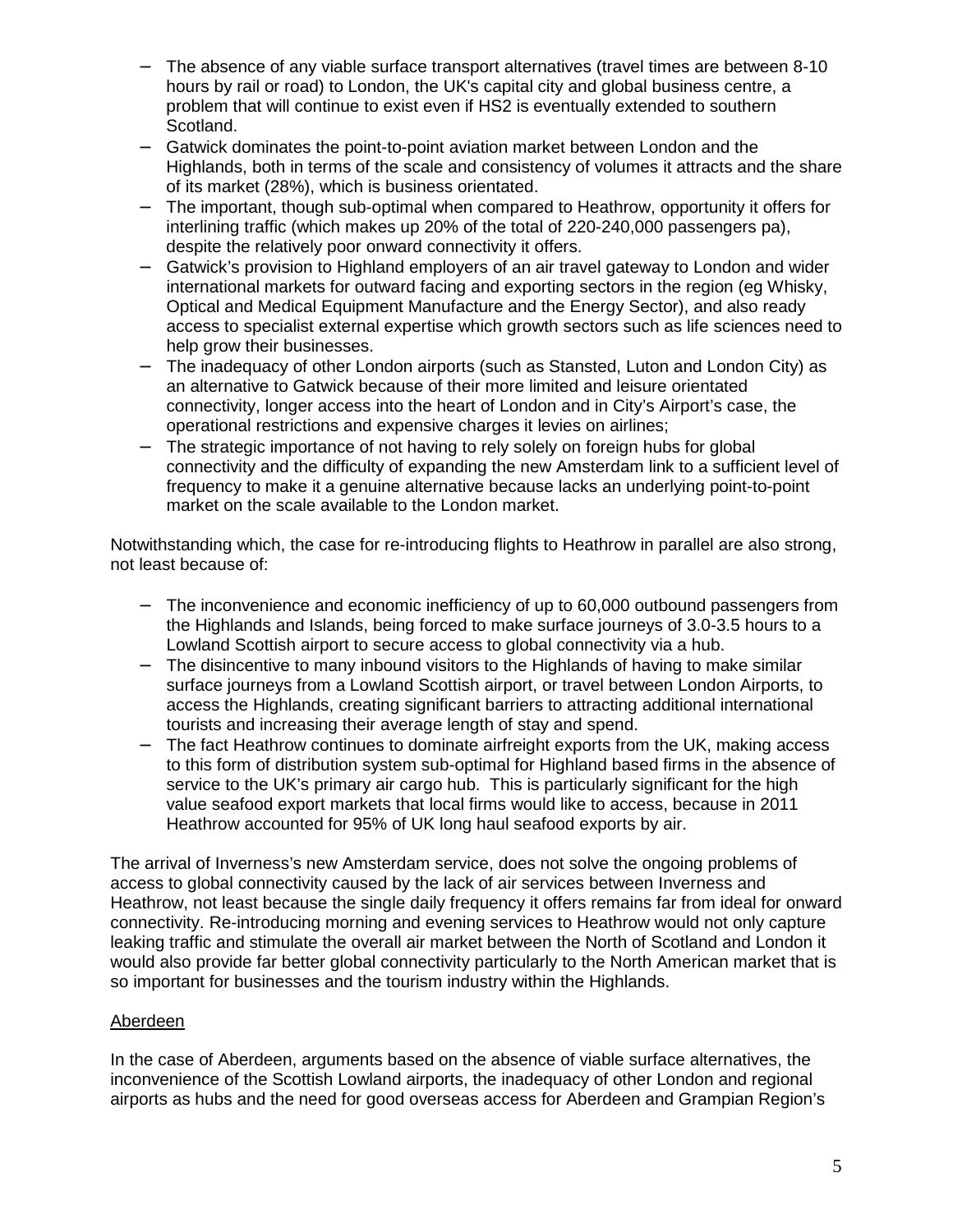principal economic sectors are common to those associated with Inverness and the Highlands. But Aberdeen's case, there is also compelling evidence highlighting the essential role of existing links to Heathrow and the frequency of services to it from Aberdeen. This is not only because of:

- − The high proportion of business traffic (around 55%) that Aberdeen to Heathrow services cater for, more than double that of other Scottish Airports; and
- − the unusually high onward connectivity quotient it offers;

It is also because of:

- − Its primacy in the high value North American long-haul market; and
- − Its ability to offer good quality access to several major oil producing regions, more than any of its competitor hubs in Europe to which Aberdeen is already, though much less well, linked.

In many ways, Aberdeen Airport offers an archetypal example of the kind of 'network' solution the CAA is advocating for regional air access. Whilst its economy exemplifies the kind of privately driven, high skill, high value and export focused approach which the Government is seeking to foster. With an economy dominated by the oil and gas sector, but seeking to diversify into 'new' sectors such as life sciences, and renewable energy, whilst increasing the international market for its tourism offer, geography makes high quality air 'connectivity' essential to the functioning of what currently is one of the most prosperous part of the UK and a major source of exports and tax revenues for UK plc. This requirement cannot be met adequately by reliance on foreign hubs or regional hubs elsewhere in the UK; continued high frequency access to Heathrow is demonstrably the key to maintaining access both to London, the number one World City, and to the wider global economy.

Analysis of the impact of cannibalisation of Heathrow slots on the point-to-point market to London, demonstrates the material impact continuation of laissez-faire policies will have on Aberdeen's economy. And that is before the deleterious affects reduced hub-connectivity that diminution of access to Heathrow from Aberdeen will have on:

- − access to global markets for one of the UK's most important economic sectors;
- − one of the few regional economic hotspots outside the South East of England; and
- − on the Government's own future revenue streams, given that according to Oil and Gas UK, production from the UKCS in 2008 contributed £12.9 billion in corporate taxes, 28% of total corporation taxes received by the Exchequer.

# A Proportionate Policy Response

There is, therefore, the need for DfT and Whitehall more generally to recognise the importance of maintaining, or even improving either in:

- − supporting new runway capacity in the South East ideally at Heathrow, but failing that at Gatwick or a new Thames hub airport and of facilitating regional access to it; or
- − if no new runways are permitted by pro-actively intervening in the existing slot market to iron out market distortions its own policies have potentially created for crucial regional air links to London such as those to Aberdeen.

Collectively, the regions making up the North of Scotland, alongside their counterparts in the far South West England and Northern Ireland, have a strong claim for a measure of prioritisation within the regional air access component of the Government's forthcoming aviation policy framework. This is because: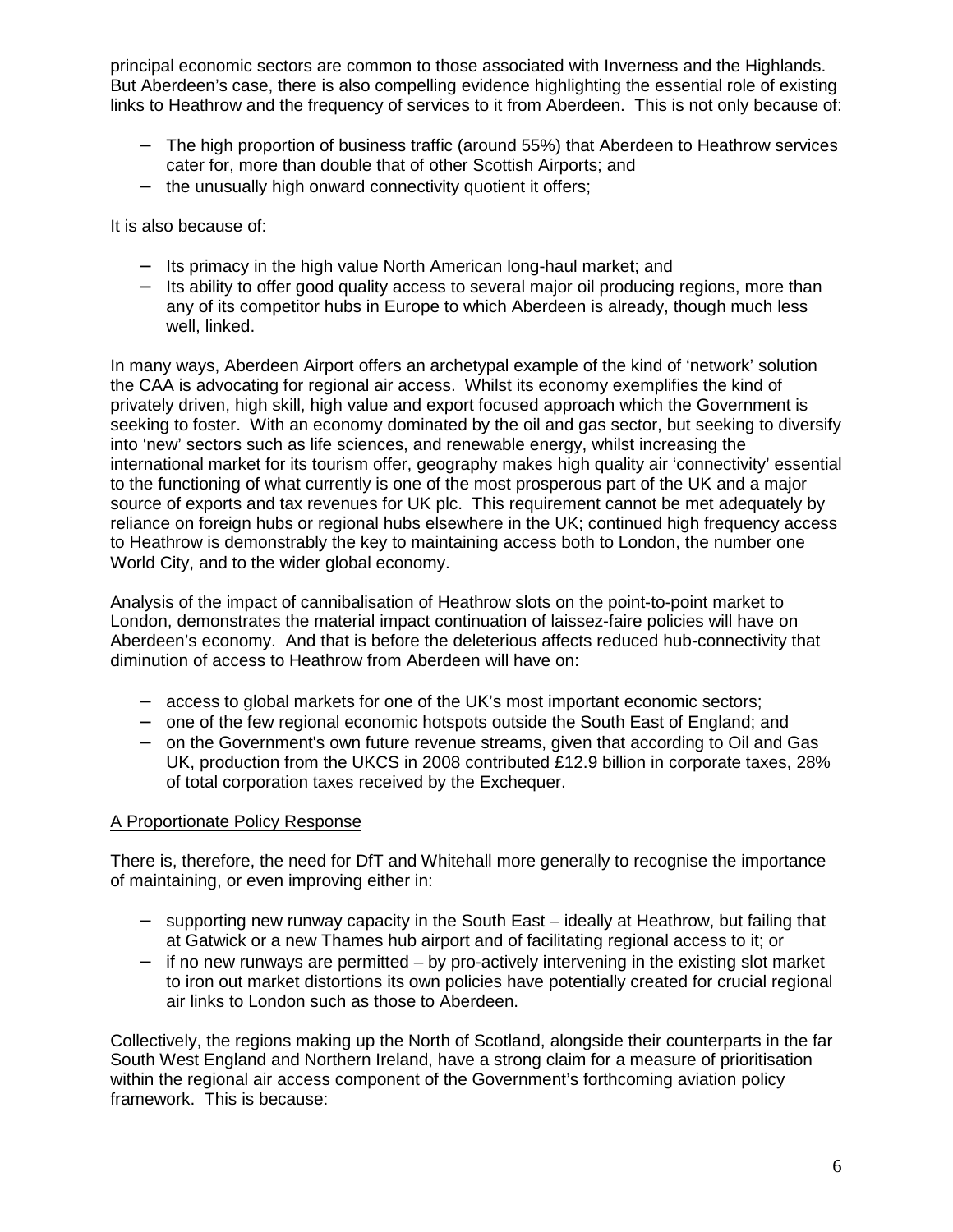- − High-speed rail will provide considerably improved access to London, and prospectively Heathrow or a new hub airport in the Thames, for all English regions except the far South West of England.
- − HS2 will particularly benefit the Midlands and North of England and electrification of the Great Western Mainline could materially cut journey times from Bristol and South Wales.
- − These schemes, will draw heavily on the Exchequer for their funding and therefore will be contributed to by taxpayers across the UK, including those in peripheral regions such as the North of Scotland for whom there will be little or no benefit.

In recognition of this and the duty Government has to provide adequate transport access and socio-economic connectivity, both within the UK and internationally, to all its citizens, HITRANS and Nestrans believe the UK Government should be willing to accept a small amount of prioritisation at the UK's hub airport and at Gatwick in order to guarantee fair and equitable treatment in terms of connectivity and market access for those living in more peripheral regions.

Such a policy does not require subsidy; the routes themselves are commercially viable. It therefore provides a well-targeted and low cost solution to the important problem of geographical remoteness, which the population and economies of peripheral regions such Aberdeen and the Highlands face.

| Airport        | <b>Heathrow</b> |          | <b>Gatwick</b> |          |
|----------------|-----------------|----------|----------------|----------|
|                | Current         | Proposed | Current        | Proposed |
| Aberdeen       | 11              |          | $4 - 5$        | Э        |
| Inverness      |                 |          | $4 - 5$        | b        |
| <b>Belfast</b> | $9 - 10$        | 10       |                | 10       |
| Total          | $20 - 21$       | 23       | $17-19$        | 20       |

### **Proposed Slot Reservations for the UK's Most Peripheral Regions**

If for example, the slot reservations set out in the table above, were to be made at Heathrow and Gatwick for the UK's four most peripheral regions, the total claim on the slot portfolio at the two airports would be:

- − Heathrow: 8,395 pairs of slots per annum, or 3,6% of currently available annual capacity (470,000 ATMs); and
- − Gatwick: 7,300 pairs of slots per annum, or 5.6% of currently available annual capacity (265,000 ATM's).

The North of Scotland's share of that would be around half (ie. 1.9% and 3% respectively). This amounts to a very small policy intervention for maintaining viable transport connectivity between all parts of the Union and between the UK's peripheral regions and the wider world.

In this context, the Evidence Note also highlights that even though there are already high frequency High Speed Train (HST) services to Brussels and Paris from London offering attractive travel times for point-to-point journeys between these cities, air services on these routes still absorb 372 slots per week (or over 50 per day) at Heathrow alone, 10 times more than the extra slots needed to meet the service levels for UK peripheral regions proposed above.

Imposing some form of modest route based frequency cap on these routes, or others such as Amsterdam and Dusseldorf which should be reachable from London by HST within 3-4 hours, in conjunction with appropriate changes to the Government's regional air access guidelines and